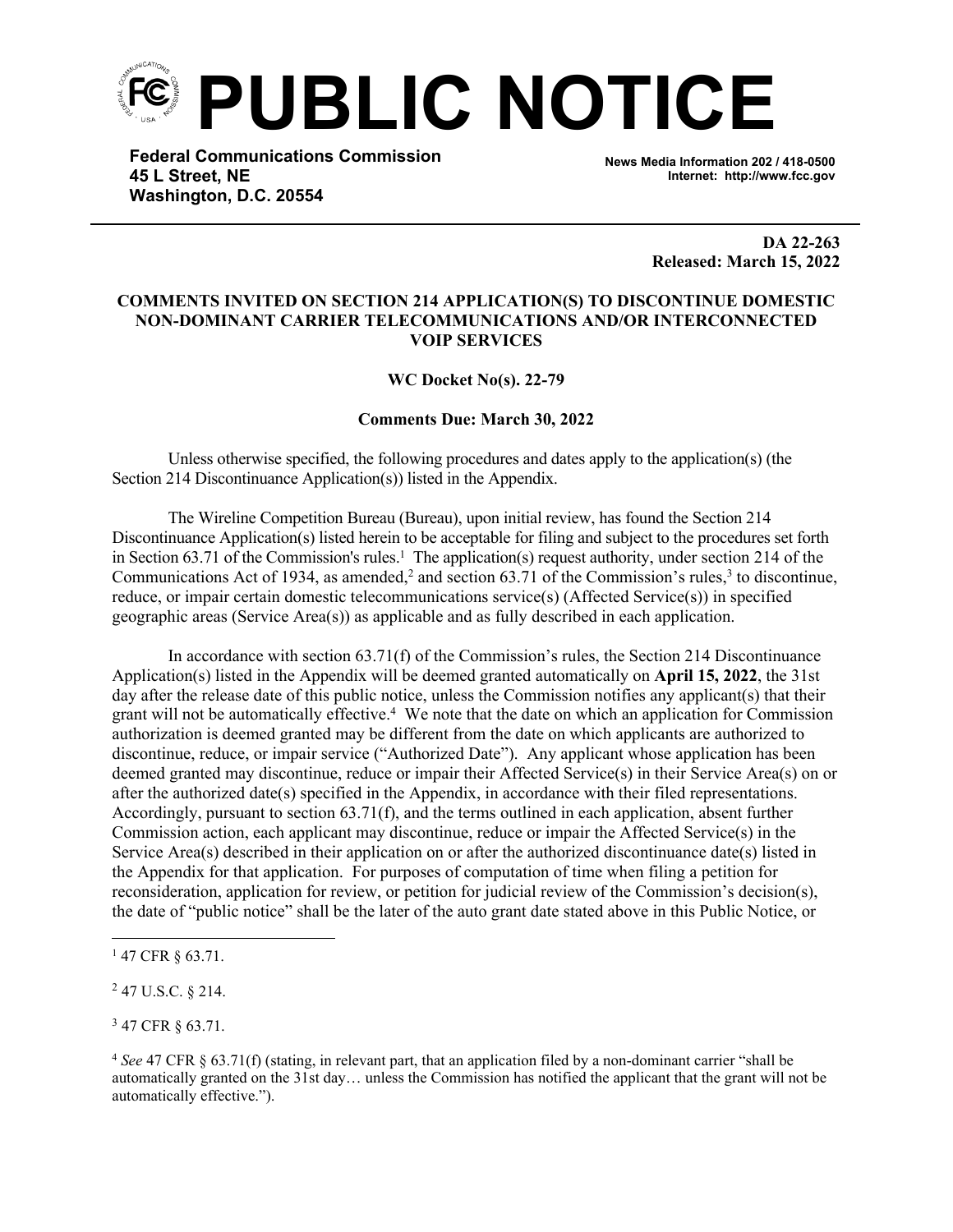the release date(s) of any further public notice(s) or order(s) announcing final Commission action, as applicable. Should no petitions for reconsideration, applications for review, or petitions for judicial review be timely filed, the proceeding(s) listed in this Public Notice shall be terminated, and the docket(s) will be closed.

Comments objecting to any of the applications listed in the Appendix must be filed with the Commission on or before **March 30, 2022**. Comments should refer to the specific WC Docket No. and Comp. Pol. File No. listed in the Appendix for the particular Section 214 Discontinuance Application that the commenter intends to address. Comments should include specific information about the impact of the proposed discontinuance on the commenter, including any inability to acquire reasonable substitute service. Comments may be filed using the Commission's Electronic Comment Filing System (ECFS) or by filing paper copies.<sup>5</sup> Comments may be filed electronically using the Internet by accessing the ECFS: [http://apps.fcc.gov/ecfs.](http://apps.fcc.gov/ecfs) Filers should follow the instructions provided on the Web site for submitting comments. Generally, only one copy of an electronic submission must be filed. In completing the transmittal screen, filers should include their full name, U.S. Postal Service mailing address, and the applicable docket number.

Parties who choose to file by paper must file an original and one copy of each filing. If more than one docket or rulemaking number appears in the caption of this proceeding, filers must submit one additional copy for each additional docket or rulemaking number associated with the proceeding in which they choose to file comments. Filings can be sent by commercial overnight courier or by first-class or overnight U.S. Postal Service mail.<sup>6</sup> All filings must be addressed to the Commission's Secretary, Office of the Secretary, Federal Communications Commission. Commercial overnight mail (other than U.S. Postal Service Express Mail and Priority Mail) must be sent to 9050 Junction Drive, Annapolis Junction, MD 20701. U.S. Postal Service first-class, Express, and Priority mail must be addressed to 45 L Street, NE, Washington, D.C. 20554.

Copies of the comments may also be emailed to the Competition Policy Division, Wireline Competition Bureau, Federal Communications Commission, using the contact information listed in the Appendix for the appropriate Section 214 Application. In addition, comments should be served upon the Applicant(s).

These proceedings are considered "permit but disclose" proceedings for purposes of the Commission's ex parte rules.<sup>7</sup> Participants should familiarize themselves with the Commission's *ex parte* rules. Persons making *ex parte* presentations must file a copy of any written presentation or a memorandum summarizing any oral presentation within two business days after the presentation (unless a different deadline applicable to the Sunshine period applies). Persons making oral *ex parte* presentations are reminded that memoranda summarizing the presentation must (1) list all persons attending or otherwise participating in the meeting at which the *ex parte* presentation was made, and (2) summarize all data presented and arguments made during the presentation. If the presentation consisted in whole or in part of the presentation of data or arguments already reflected in the presenter's written comments,

<sup>5</sup> *See Electronic Filing of Documents in Rulemaking Proceedings*, 63 FR 24121 (1998).

<sup>6</sup> Effective March 19, 2020, and until further notice, the Commission no longer accepts any hand or messenger delivered filings. This is a temporary measure taken to help protect the health and safety of individuals, and to mitigate the transmission of COVID-19. *See FCC Announces Closure of FCC Headquarters Open Window and Change in Hand-Delivery Filing*, Public Notice, 35 FCC Rcd 2788 (OMD 2020), [https://www.fcc.gov/document/fcc-closes-headquarters-open-window-and-changes-hand-delivery-policy.](https://www.fcc.gov/document/fcc-closes-headquarters-open-window-and-changes-hand-delivery-policy)

<sup>7</sup> 47 CFR § 1.1200 *et seq*.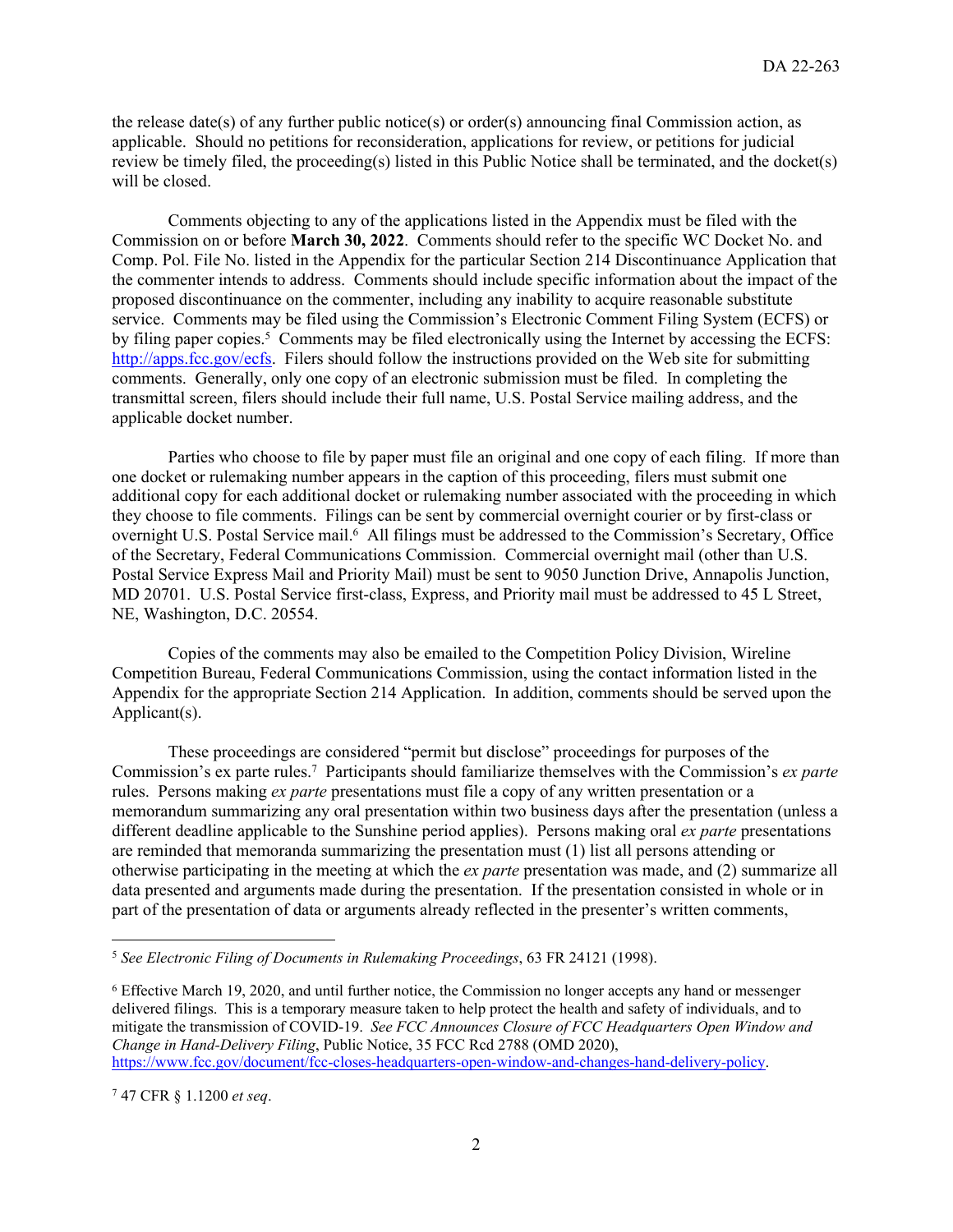memoranda or other filings in the proceeding, the presenter may provide citations to such data or arguments in his or her prior comments, memoranda, or other filings (specifying the relevant page and/or paragraph numbers where such data or arguments can be found) in lieu of summarizing them in the memorandum. Documents shown or given to Commission staff during *ex parte* meetings are deemed to be written *ex parte* presentations and must be filed consistent with rule 1.1206(b).

People with Disabilities: We ask that requests for accommodations be made as soon as possible in order to allow the agency to satisfy such requests whenever possible. Send an e-mail to [fcc504@fcc.gov](fcc504@fcc.gov%20) or call the Consumer & Governmental Affairs Bureau at (202) 418-0530.

For further information, please see the contact(s) for the specific discontinuance proceeding you are interested in as listed in the Appendix. For further information on procedures regarding section 214 please visit <https://www.fcc.gov/encyclopedia/domestic-section-214-discontinuance-service>.

 $-$  FCC  $-$